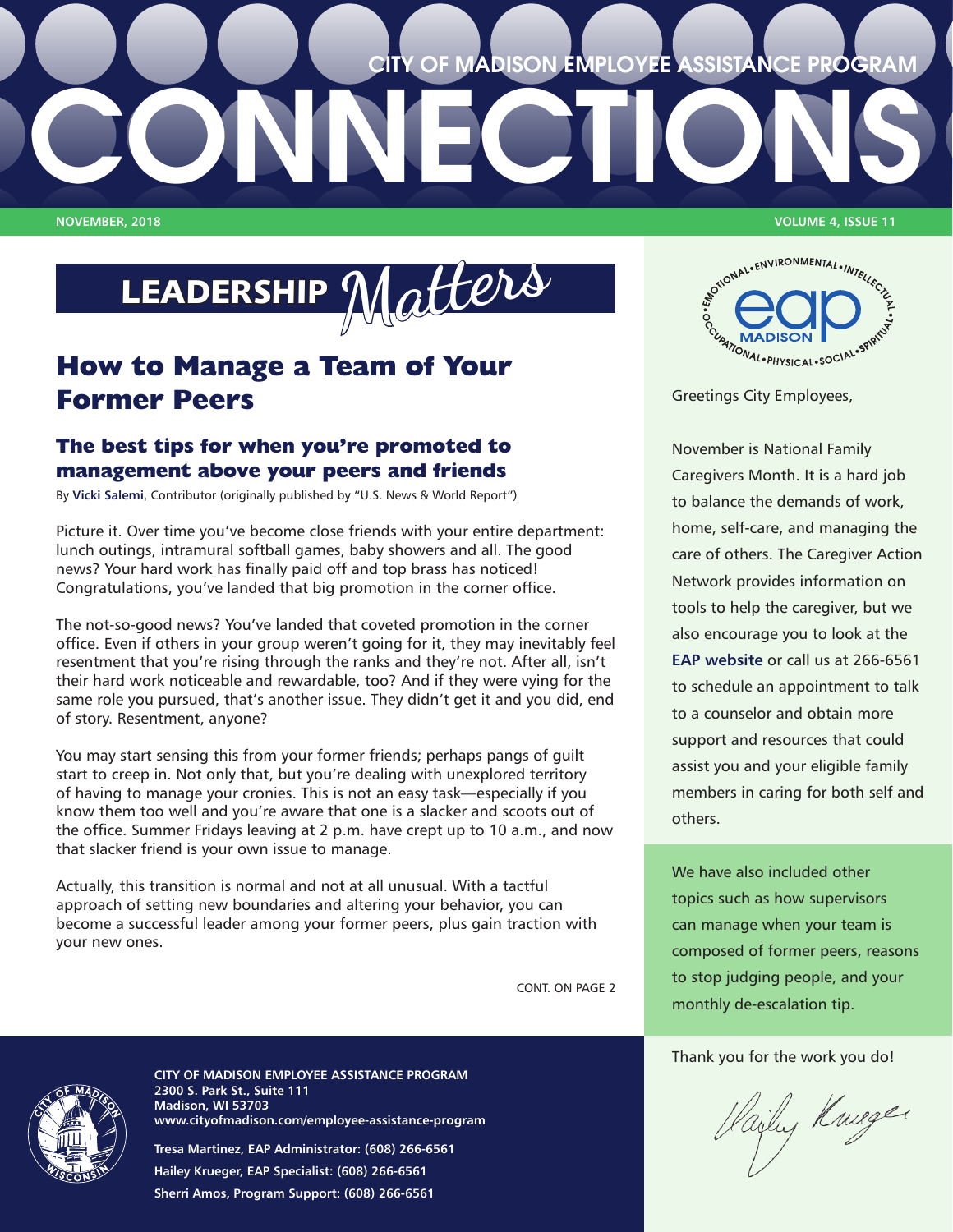

#### CONT. FROM PAGE 1

There are a few ways to straddle the balance of becoming a terrific boss to your former peers without being their pal. Here are several tips to help make that seamless transition.

## **1. Address the elephant in the room.**

Schedule a meeting to sit down with your department as a team or individually. It will clear the air and set the tone for your relationship. Some may not even know they have issues with it, while others may attempt to sabotage efforts in your new role.

You can say something like, "I know this can be a little awkward and feel unfamiliar because we were so close and now I'm your boss. I just want to let you know I'm still here for you to vent your frustrations or share a laugh. I have your back." The talk doesn't even have to be in a corporate setting take them out to lunch or coffee. Through your tone and personality, they'll hopefully feel at ease having already known you. That said, they may go through more growing pains than you experience as they see you morph and step up to the challenge in your new role. The need to get over it is more their issue than it is yours.

## **2. Start weaning yourself off the lunches and outings.**

Part of the process of growing out of your old role and into a new one involves detaching yourself from the old day-to-day conversations. Yes, your office door may be open and they may stop by to say hello but you should start avoiding conversations that are too personal. Not stoic, mind you—if one of their kids has a health issue and they need a flexible work arrangement, that's an example of when to show continued compassion and support. But knowing how they unknowingly butchered their tuna casserole recipe at the latest block party? Too much information. You can say something like, "That's an interesting story! I hate to cut it short but we have that deadline at noon. How's that coming along?"



## **3. Embrace your new peer group.**

Seek new peers and invite one or two of them to lunch. Get to know them, pick their brain and ask them about inner workings of the department at that level for projects you haven't encountered yet, like year-end performance reviews and budget management. Keep conversations of a professional nature and light when it comes to personal topics, alluding to perhaps a summer vacation or how your favorite local sports team is doing. Take cues from these new relationships and apply them into your old ones.

### **4. Volunteer to chair other initiatives.**

In most companies there will be initiatives for the environment, affinity groups for minorities and other opportunities to get involved. As you take on leadership roles outside your department, former peers begin to see you as just that—a leader. An added bonus? You'll start seeing yourself as a leader, too.

#### **5. Monitor your behavior.**

With all of these pointers, it's important to note things don't change overnight. But if you're hoping to someday get a promotion it's prudent to start monitoring your own behavior and interactions, online and offline, so that you don't have to reboot suddenly. And the situation could be reversed, with your peer who doesn't do half of the workload you accomplish starts rising through the ranks. Put yourself in his or her shoes.

## **6. Rethink your social media settings.**

Alter your privacy settings, or if that becomes unmanageable, start thinking if you really want your team to know you caught up with a college buddy last night at the local watering hole. If you were vigilant about your social media all along, you won't need to backtrack to change access to photos and more.

Above all, look at the big picture. You're in a new role and transitioning into it is just that—a transition and a learning process. Part of that involves altering relationships with your peers.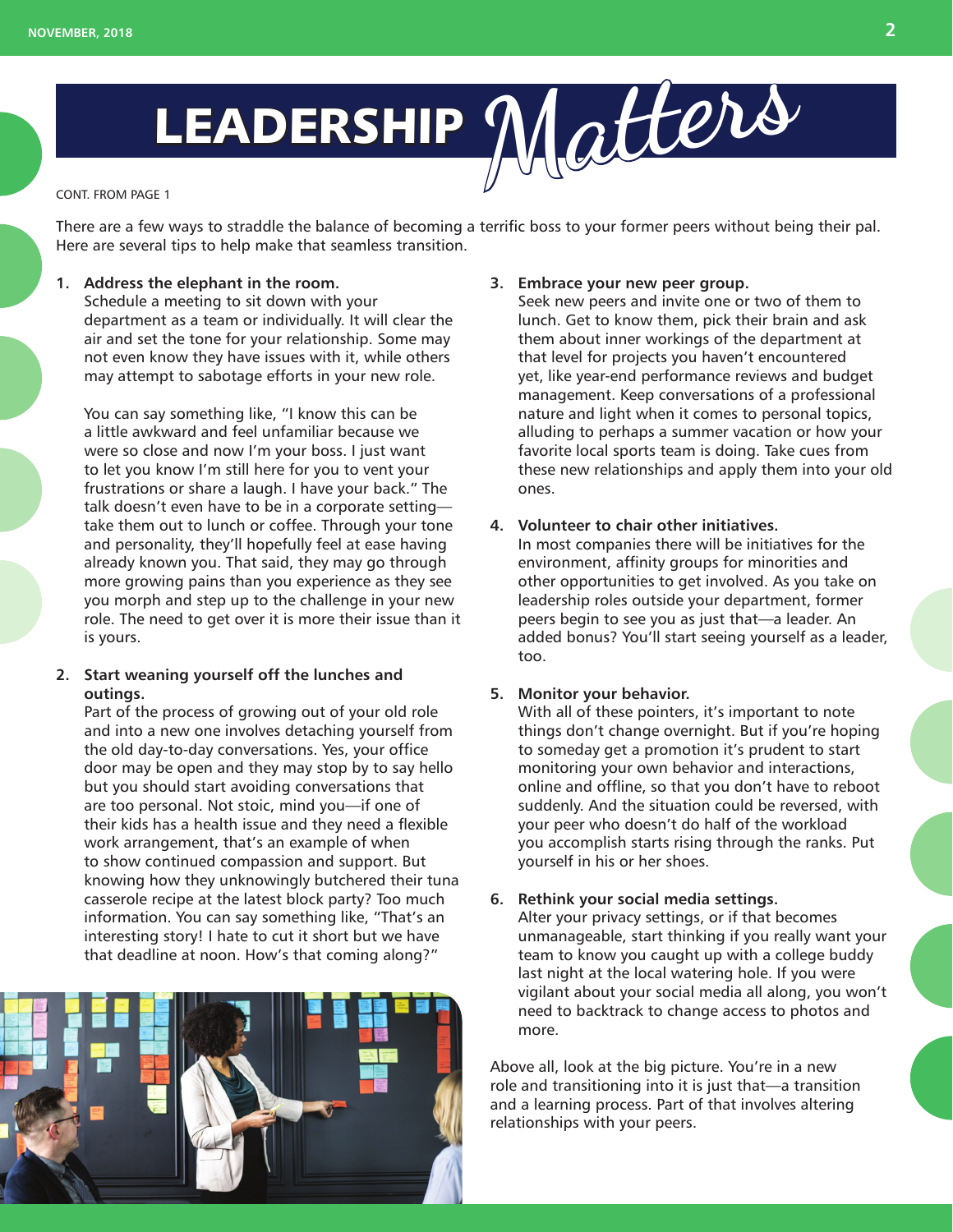## **10 Reasons to Stop Judging People**

## **Judging someone does not define who they are; it defines who you are**

By Barbara Markway Ph.D., **[Psychology Today](https://www.psychologytoday.com/us/blog/living-the-questions/201410/10-reasons-stop-judging-people)**

Despite our best efforts, we all judge others. It might be over small things, like a co-worker who took too long of a lunch break. Or it might be over bigger issues, such as a person who behaves selfishly or hurts our feelings.

Psychologist and meditation teacher Tara Brach frequently tells this story: Imagine you are walking through the woods and you see a small dog. It looks cute and friendly. You approach and move to pet the dog. Suddenly it snarls and tries to bite you. The dog no longer seems cute and you feel fear and possibly anger. Then, as the wind blows, the leaves on the ground are carried away and you see the dog has one of its legs caught in a trap. Now, you feel compassion for the dog. You know it became aggressive because it is in pain and is suffering.

What can we learn from this story? How can we become less judgmental?

- **1. Don't blame yourself.** We are instinctively hardwired for survival. When we see a dog (or a person) that might bite us (literally or metaphorically), of course we feel threatened. We go into fight-flightfreeze mode, and are unable to see the myriad possible reasons for another's behavior. We get tight and defensive. This is a normal first reaction. The key is to pause before we act out of this mode.
- **2. Be mindful.** Although judgment is a natural instinct, try to catch yourself before you speak, or send that nasty email and do any potential harm. You can't get your words back. Pause. See if you can understand where the person may be coming from. Try to rephrase your critical internal thought into a positive one, or at least a neutral one. After all, like that dog in the trap, we really don't know the reasons for someone's behavior.
- **3. Depersonalize.** When someone disagrees with us or somehow makes our life difficult, remember that it's typically not about us. It may be about their pain or struggle. Why not give others the benefit of the doubt? "Never underestimate the pain of a person," Will Smith said, "because in all honesty, everyone is struggling. Some people are better at hiding it than others."
- **4. Look for basic goodness.** This takes practice, as our minds naturally scan for the negative, but if we try, we can almost always find something good about another person.
- **5. Repeat the mantra,** "Just like me." Remember, we are more alike than different. When I feel critical of someone, I try to remind myself that the other person loves their family just like I do, and wants to be happy and free of suffering, just like I do. Most important, that person makes mistakes, just like I do.
- **6. Reframe.** When someone does something you don't like, perhaps think of it as they are simply solving a problem in a different way than you would. Or maybe they have a different timetable than you do. This may help you be more open-minded and accepting of their behavior. The Dalai Lama says: "People take different roads seeking fulfillment and happiness. Just because they're not on your road doesn't mean they've gotten lost."
- **7. Look at your own behavior.** Sometimes, we may be judging someone for something that we do ourselves, or have done. For example, the next time you find yourself yelling at someone while you're driving, ask yourself, "Have I ever driven poorly?" Of course, we all have.
- **8. Educate yourself.** When people do things that are annoying, they may have a hidden disability. For example, some people with poor social skills may have Asperger's syndrome. So if someone's invading your personal space (as someone with Asperger's might), remember again, it's not about you. Albert Einstein said, "Everybody is a genius. But if you judge a fish by its ability to climb a tree, it will live its whole life believing that it is stupid."
- **9. Give the person the benefit of the doubt.** Someone once told me, no one wakes up in the morning and says, "I think I'm going to be a jerk today." Most of us do the best we can with the resources we have at the moment.
- **10. Feel good about you.** Brene´ Brown says: "If I feel good about my parenting, I have no interest in judging other people's choices. If I feel good about my body, I don't go around making fun of other people's weight or appearance. We're hard on each other because we're using each other as a launching pad out of our own perceived deficiency."

**Remember that judging a person does not define who they are, it defines who you are.**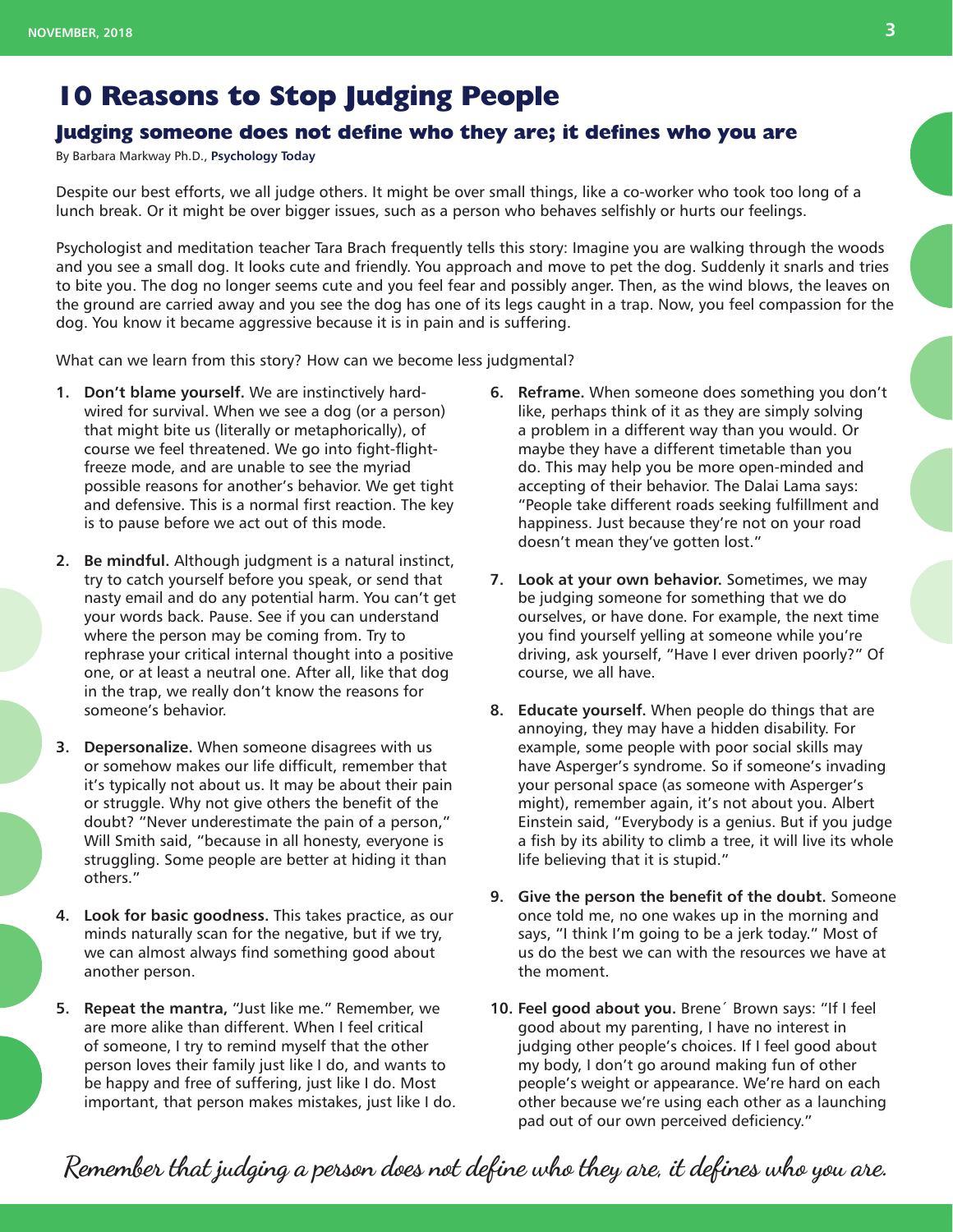## **De-Escalation Tip of the Day: Avoid Overreacting**

By Emily Eilers, **[Crisis Prevention Institute](https://www.crisisprevention.com/)**

When I was thinking about what to share in a blog post about one of CPI's top de-escalation tips—"Avoid overreacting!"—I instantly recalled a person who I consider to be an MVP in the Keeping Your Cool Hall of Fame, CPI Meritorious Instructor and MPS safety assistant, Maria Navone.

In her interview for **[Episode 12 of](https://www.crisisprevention.com/Blog/January-2015/Unrestrained-Episode-12-Guest-Maria-Navone)** *Unrestrained*, CPI's podcast, Maria shared several powerful stories about working with children and adolescents in crisis. Amid a very gripping recollection of de-escalating a deeply traumatized child, Maria shared the following thought with host Terry Vittone:

*I notice that when people are very upset at (a) particular time, the more limits you put on them, the more they want to act out. So I let them act out. I would rather you verbally act out and release all that ugliness than me have to put my hands on you because you're trying to physically attack me. I've got all day as far as I'm concerned. When it comes to intervention, I can talk my way out of any situation because I've got all day. But when you make the decision to put your hands on someone, you take it to a whole other level that you have no control over.*

Avoiding overreacting can seem easier said than done, but Maria Navone unlocks this ability by reminding herself that she is trained, experienced, and knows what to do if a situation escalates beyond the verbal spectrum. Her confidence in her **[training](https://www.crisisprevention.com/Specialties/Nonviolent-Crisis-Intervention)** is what keeps her calm when she faces a challenging situation, and her connection to her fundamental compassion for young people helps her to see the person who is hidden behind the outburst:

*I notice that some adults think they can speak to people any old kind of way. And to me, I don't understand that philosophy. I understand that you might be the VP of a corporation, but if you don't have interpersonal skills you can't be a skilled intervener. You have to be approachable. You have to be kind, compassionate. You have to be able to step aside, build a bridge, get over yourself, first and foremost, because their malfunction has absolutely nothing to do with you.*

I encourage you to take time to revisit Maria and Terry's amazing conversation on avoiding overreactions, safe de-escalation, and finding compassion and hope in moments of crisis.

Additionally, here are some other resources about maintaining a calm and professional demeanor when confronted with challenging behavior:

- In this blog post, CPI Certified Instructor Christopher Fernandes explains **[how the primal brain behaves in crisis](https://www.crisisprevention.com/Blog/January-2017/primal-brain)**, and how to remain calm and respond supportively.
- In this free presentation, CPI associate training director and resource specialist Pam Sikorski offers strategies for effectively **[avoiding power](https://www.crisisprevention.com/Blog/April-2016/How-to-Avoid-Power-Struggles)  [struggles](https://www.crisisprevention.com/Blog/April-2016/How-to-Avoid-Power-Struggles)** and setting limits.
- This great article by Julie Hanks, LCSW, breaks down five practical tips for learning the biological triggers that can lead to overreaction, and **[harnessing your calm](https://psychcentral.com/blog/archives/2013/03/04/how-to-stop-overreacting/)** in the face of a challenge.
- Finally, these tips from the CPI social media community for **[managing](https://www.crisisprevention.com/Blog/April-2014/How-to-Manage-Stress-and-Keep-Your-Temper)  [stress and keeping your temper](https://www.crisisprevention.com/Blog/April-2014/How-to-Manage-Stress-and-Keep-Your-Temper)** are still as useful today as they were when we first shared them!

## **Avoid overreacting.**



crisisprevention.com

**DE-ESCALATION TIP 4** 

## **CPI's De-Escalation Techniques**

*Due to the variety and nature of the work that many City employees do, there are times when employees may find themselves in an uncomfortable situation with a member of the public, or perhaps even another employee, who may be struggling with their mental health, has a cognitive or intellectual status different from our own, sees reality differently than we do, has a medical condition or medication imbalance, or has found themselves in an uncomfortable situation and is expressing themselves very inappropriately or perhaps even aggressively in the workplace. While we recommend calling 911 if anyone feels immediately threatened or unsafe for themselves or someone else due to the words or actions of another person in their work environment, sometimes situations do not rise to the level of contacting law enforcement, or you may find yourself in a situation where you feel uncomfortable or threatened but are unable to distance yourself from the individual making you uncomfortable, confused, afraid, or angry. Crisis Prevention Institute (CPI) is a widely utilized and useful resource that teaches employees and organizations how to de-escalate disruptive and assaultive behavior in safe, non-violent, and respectful way, and they have developed a list of Top Ten De-Escalation Tips which the EAP will be providing to you in this and upcoming newsletter articles. If you have more questions on de-escalation in the workplace, you can confidentially contact the EAP at 266-6561 or you can view upcoming trainings offered by Human Resources on their* **[training](http://www.cityofmadison.com/human-resources/professional-development/courses)  [website.](http://www.cityofmadison.com/human-resources/professional-development/courses)**

器 Cpi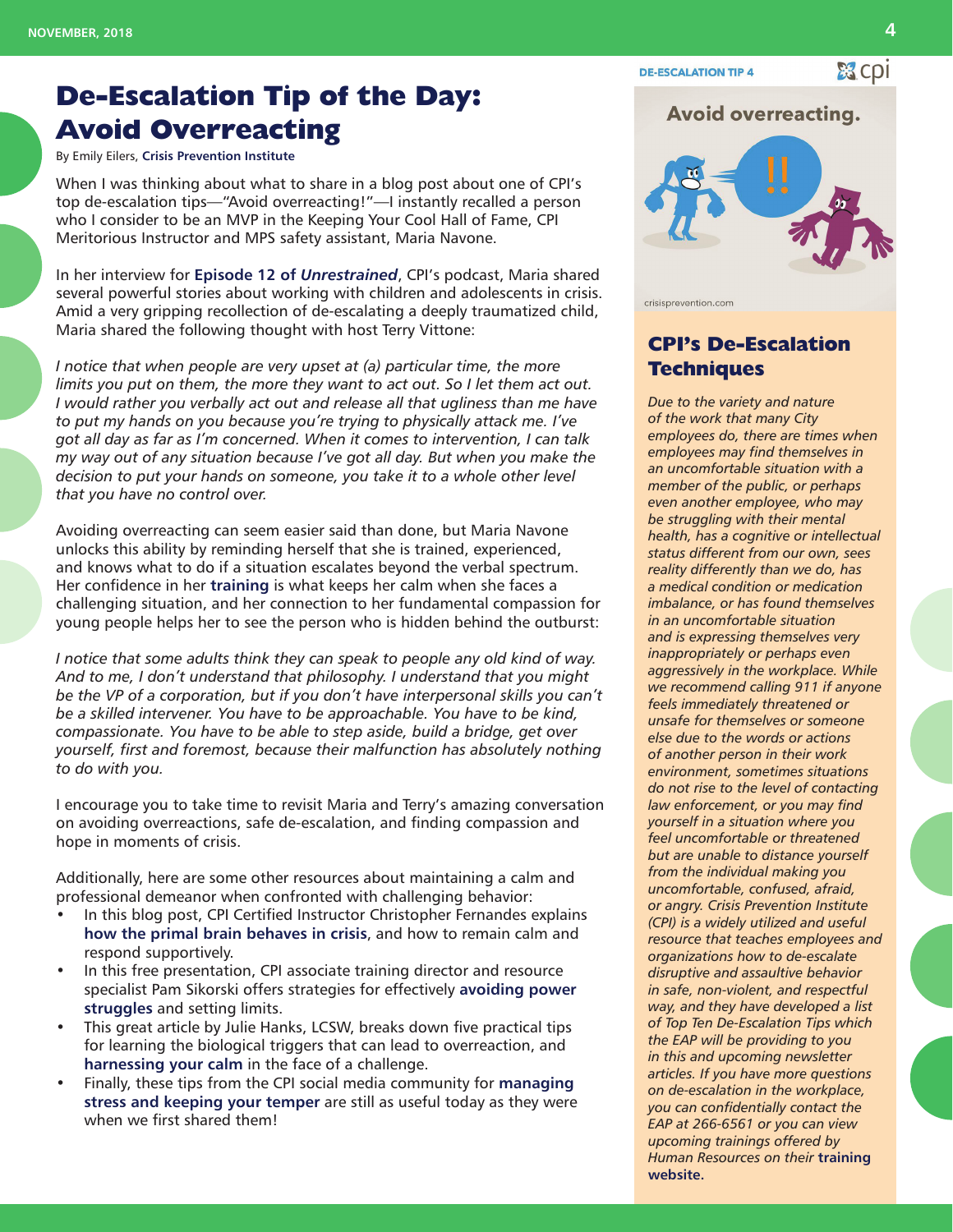# **The Theme for National Family Caregivers Month November 2018 is Supercharge Your Caregiving!**

**Caregivers are superheroes. Managing medications. Getting to doctor appointments. Balancing work and home. How can family caregivers handle it all? Even superheroes need tools! Thankfully, new caregiving tools can help lighten the load.** 

## **Think Safety First**

If your elderly loved one is aging at home, safety and security is your first priority. You can't be there with them every minute of the day. But all sorts of gadgets can help keep them safe, maintain their independence, and relieve some of your worries. Wearable sensors can monitor a patient and contact family members if their loved one falls or if an emergency occurs. Smart homes and smart locks can help, too.

### **Unlock the Power of Medical Records**

Information is power, and caregiver access to online patient medical records is getting easier and more powerful every day. With online patient portals you can get your loved one's health and insurance information how and when you need it. Join the millions of family caregivers who have already accessed their loved one's online medical records to improve care.

#### **Master the Medications**

One of your most important daily responsibilities is managing medications  $-$  making sure they are taken properly and on time, getting refills, and watching for side effects. Your loved one may have more than one illness and have to take several medications. Tech tools are an easy, safe way to track your loved one's meds and make caregiving a bit less stressful.

#### **Unleash the Power of Apps**

**CAREGIVER** 

Caregiving is overwhelming and you simply can't do it all by yourself. Luckily, there are many apps and tools that can help caregivers do almost anything from A to Z. Check your loved one's vital signs. Locate them with GPS if they wander off. Get healthy eating plans at the touch of a button. Or connect with caregiver support groups and online communities. Use apps to streamline your tasks so you can get a break and take a few minutes to recharge your own batteries.

**Not all superheroes wear capes. You are rising to the demands and challenges of the caregiver role every day. Take advantage of tools that can help you stay on top of it all and help you restore some balance to your life.**

**During NaƟonal Family Caregivers Month, we want family caregivers to use new caregiving tools to make their lives a bit easier.** 

*Supercharge Your Caregiving!*

# **[CaregiverAction.org](https://caregiveraction.org/)**